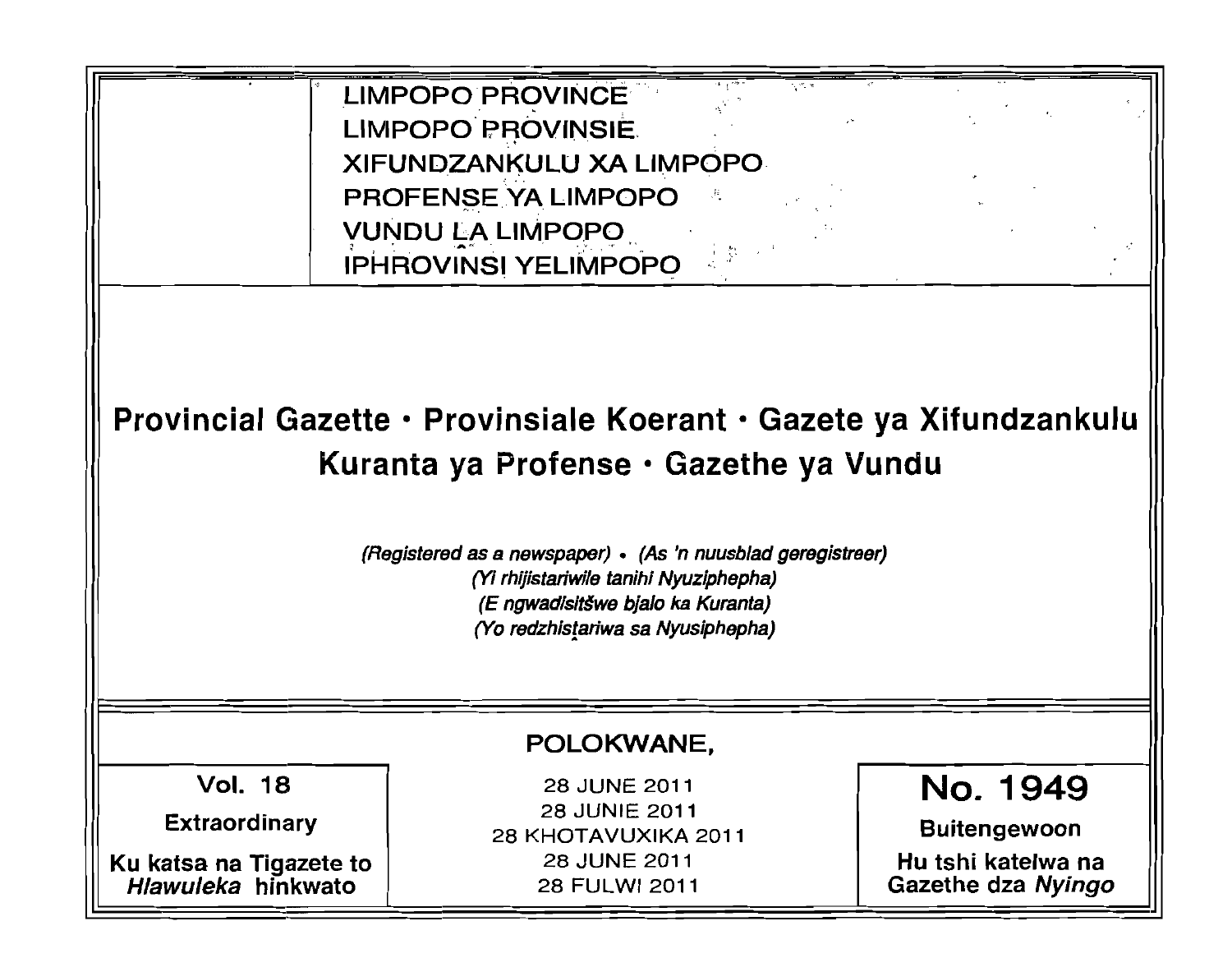#### IMPORTANT NOTICE

The Government Printing Works will not be held responsible for faxed documents not received due to errors on the fax machine or faxes received which are unclear or incomplete. Please be advised that an "OK" slip, received from a fax machine, will not be accepted as proof that documents were received by the GPW for printing. If documents are faxed to the GPW it will be the sender's responsibility to phone and confirm that the documents were received in good order.

Furthermore the Government Printing Works will also not be held responsible for cancellations and amendments which have not been done on original documents received from clients.

|     | <b>CONTENTS · INHOUD</b>                      |             |                |
|-----|-----------------------------------------------|-------------|----------------|
| No. |                                               | Page<br>No. | Gazette<br>No. |
|     | <b>GENERAL NOTICE · ALGEMENE KENNISGEWING</b> |             |                |
|     |                                               |             | 1949<br>1949   |
|     |                                               |             |                |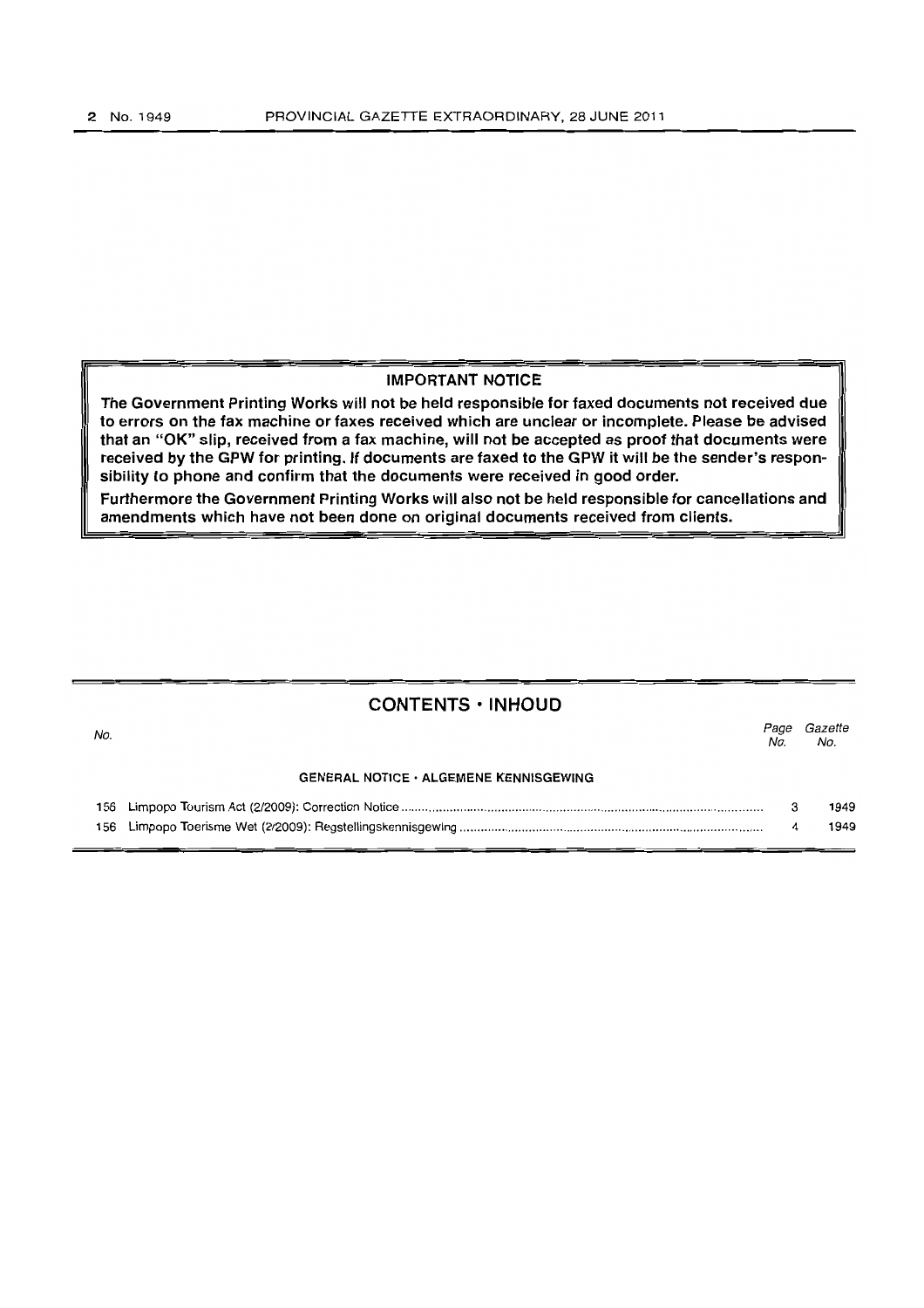# **GENERAL NOTICE ALGEMENE KENNISGEWING**

# **NOTICE 156 OF 2011**

# **CORRECTION NOTICE**

# **LIMPOPO PROVINCIAL ADMINISTRATION**

# **DEPARTMENT OF ECONOMIC DEVELOPMENT, ENVIRONMENT AND TOURISM**

# **LIMPOPO TOURISM ACT, 2009 (ACT NO.2 OF 2009)**

Notice is hereby given that the page containing the Title and Act number was erroneously omitted when Notice 1882 of 2010 was published in Limpopo Provincial Gazette No.1882 on 24 December 2010. The said page is published herewith, to be read as page 1A of the said Notice.

**DEPARTMENT OF ECONOMIC DEVELOPMENT ENVIRONMENT AND TOURISM**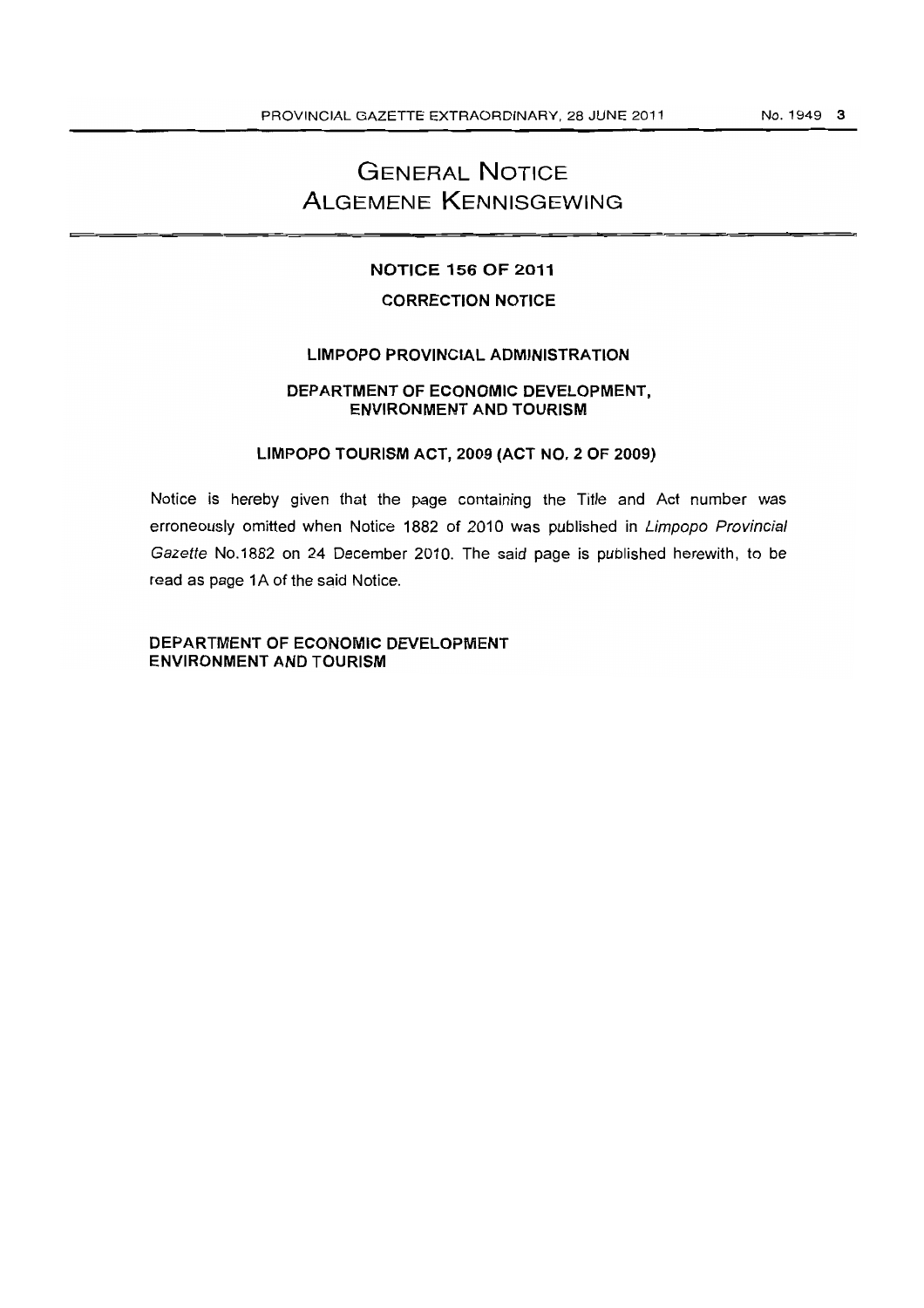# **KENNISGEWING 156 VAN 2011 REGSTELLING VAN KENNISGEWING LIMPOPO PROVINSIALE ADMINISTRASIE DEPAR"rMENT VAN EKONOMIESE ONTWIKKELING OMGEWING EN TOERISME LIMPOPO TOERISME WET, 2009 (WET NR. 2 VAN 2009)**

Kennis word hierby gegee dat die bladsy wat die Titel en Wet nommer bevat foutiewelik weggelaat is toe Kennisgewing 1882 van 2010 in die Limpopo Provinsiale Staatskoerant Nr. 1882 op 24 Desember 2010 gepubliseer was. Hierdie genoemde bladsy is hiermee gepubliseer, om gelees te word as bladsy 1A van die genoemde Kennisgewing.

# **DEPARTEMENT VAN EKONOMIESE ONTWIKKELING OMGEWING EN TOERISME**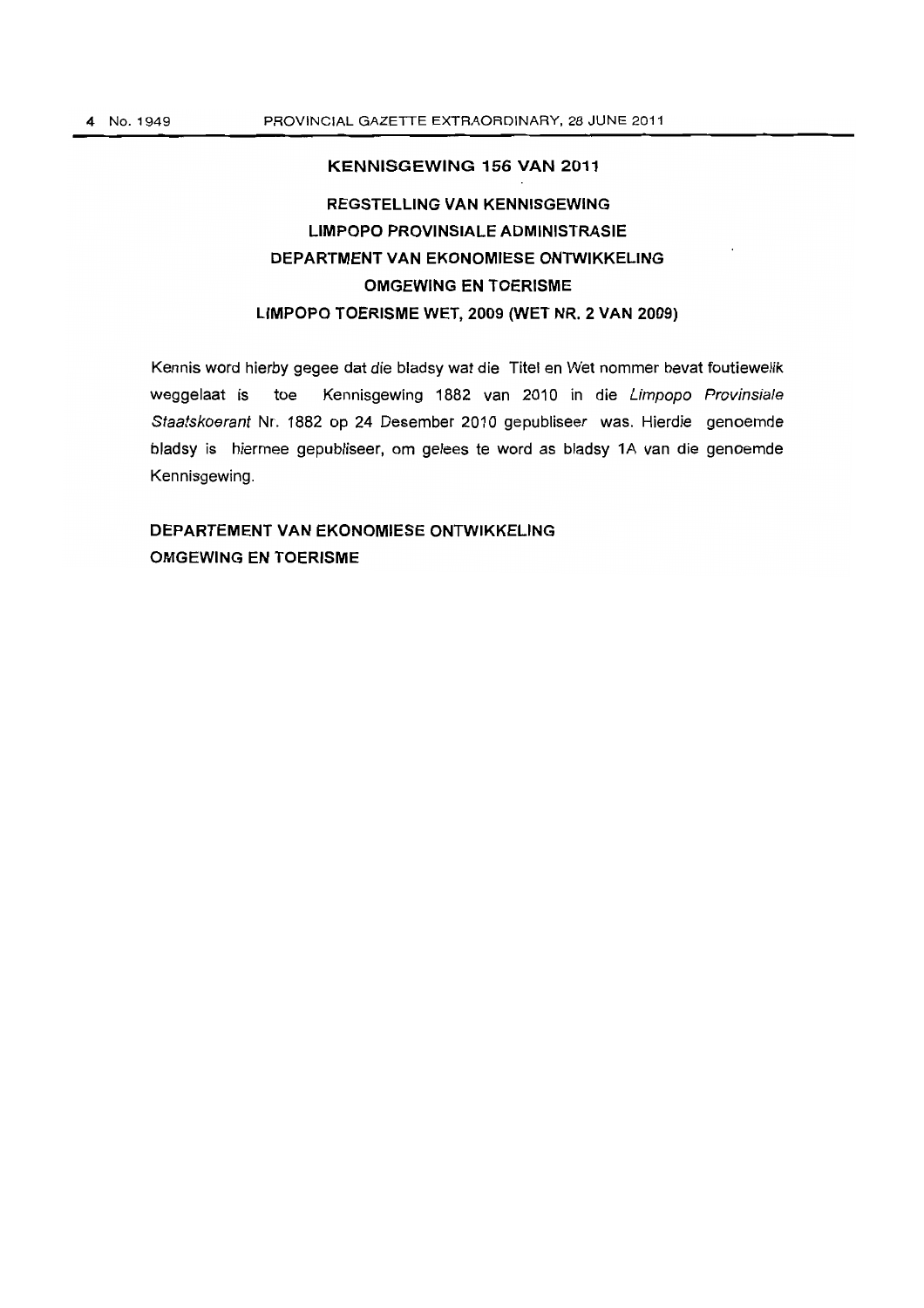# TSEBISO YA PHOSOLLO

# TAOLO VA PROFENSE VA LIMPOPO

#### KGORO VA KAGO YA EKONOMI, **TIKOLOGO LE BOETI**

### MOlAO WA BOETI WA LIMPOPO, 2009 (MOLAO 2 WA 2009)

Tsebišo e dirwa mo gore letlakala la ka moo go lego Hlogo le Molao le tshetšwe ka phošo ge Tsebišo ya 1882 ya 2010 e be e phatlalatšwa ka go Kuranta ya Mmušo wa Profense ya Limpopo ka la 24 Desemere 2010. Letlakala leo go bolelwago ka lona Ie fa go phatlalatswa, go balwa bjalo ka 1A ya Tsebiso yeo e bolelwago.

KGORO VA KAGO VA EKONOMI, TIKOLOGO lE BOETI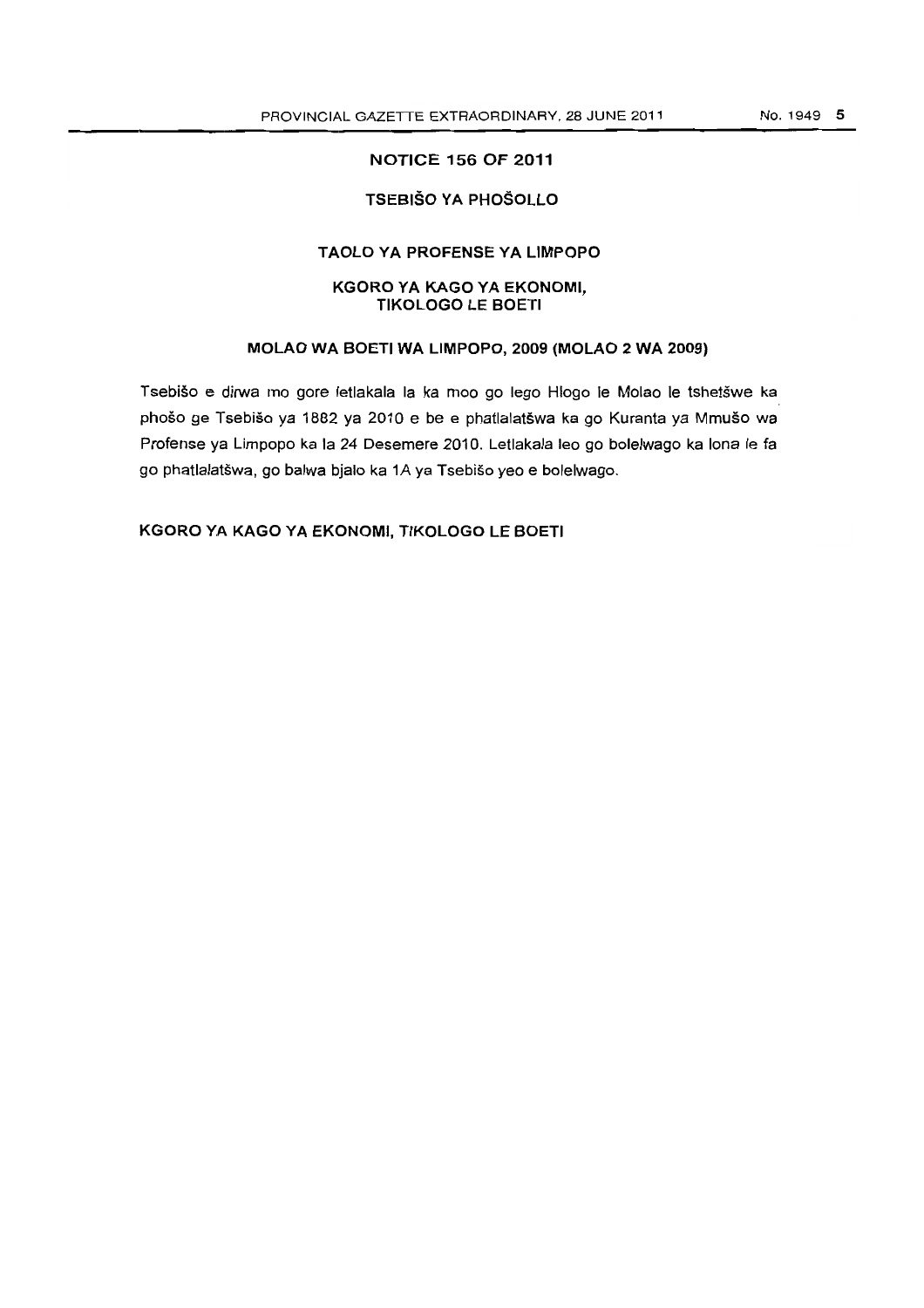#### **ISAZISO ESILUNGISAKO**

### **UMBUSO WEPHROVINSI YELIMPOPO**

#### **UMNYANGO WOKUTHUTHUKISWA KWEZOMNOTHO, IBHODULUKO NEZAMAVAKATJHO**

# **UMTHETHO WEZAMAVAKAT JHO WELIMPOPO, KA-2009 (UMTHETHO NOMBORO 2 KA-2009)**

Ngalokhu naziswa bonyana ikhasi elimumethe inomboro yesiHloko nomThetho leqiwa ngephoso lokha nakukhutjhwa isAziso 1882 saka-2010 eGazedeni Nomboro 1882 yePhrovinsi yeLimpopo yamhlazi-24 kuNobayeni 2010. Ngalokhu ikhasi ekukhulunywa ngalweli likhutjhelwa bonyana lifundwe njengekhasi 1A lesAziso ekukhulunywa nga50.

**UMNYANGO WOKUTHUTHUKISWA KWEZOMNOTHO, IBHODLILUKO NEZAMAVAKATJHO**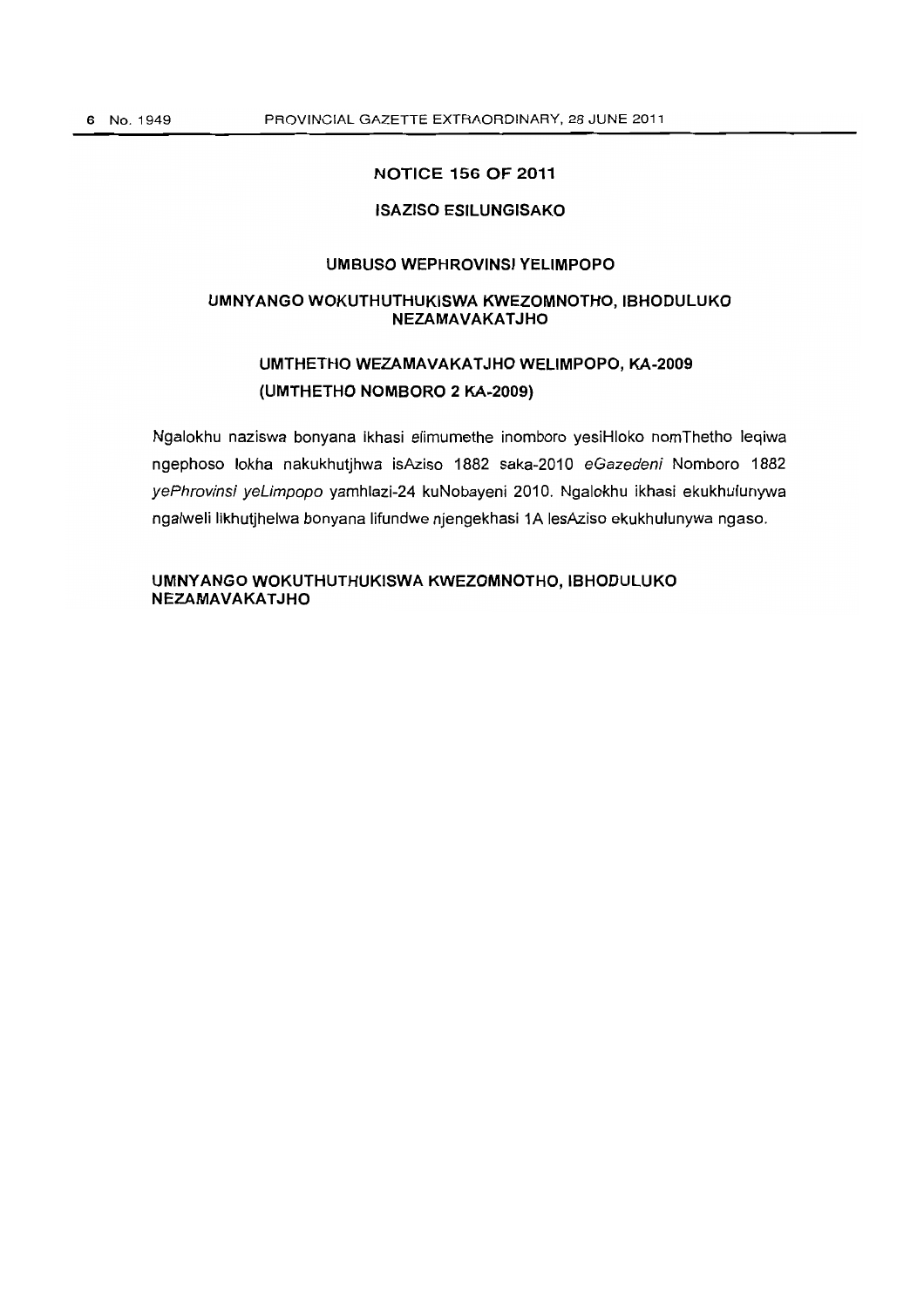# **NDULAMISO YA NDIVHADZO**

### **NDAULO YA VUNDU LA LIMPOPO**

### **MUHASHO WA MVELEDZISO YA IKONOMI, MUPO NA VHUENDELAMASHANGO**

#### **MULAYO WA VHUENDELAMASHANGO, 2009 (MULA YO NO.2 WA 2009)**

Afha hu khou divhadzwa uri siatari Ii re na nomboro ya Dzina na Mulayo zwo pfukwa nga khakho musi Ndivhadzo 1882 ya 2010 i tshi gandiswa kha Gazete ya Vundu la Limpopo No. 1882 nga la 24 Nyendavhusiku 2010. Siatari 10 bulwaho Ii do gandiswa khathihi na Ndivhadzo iyi, u itela uri i vhalwe sa siatari 1A ya Ndivhadzo yo bulwaho afho.

**MUHASHO WA MVELEDZISO YA IKONOMI MUPO NA VHUENDELAMASHANGO**